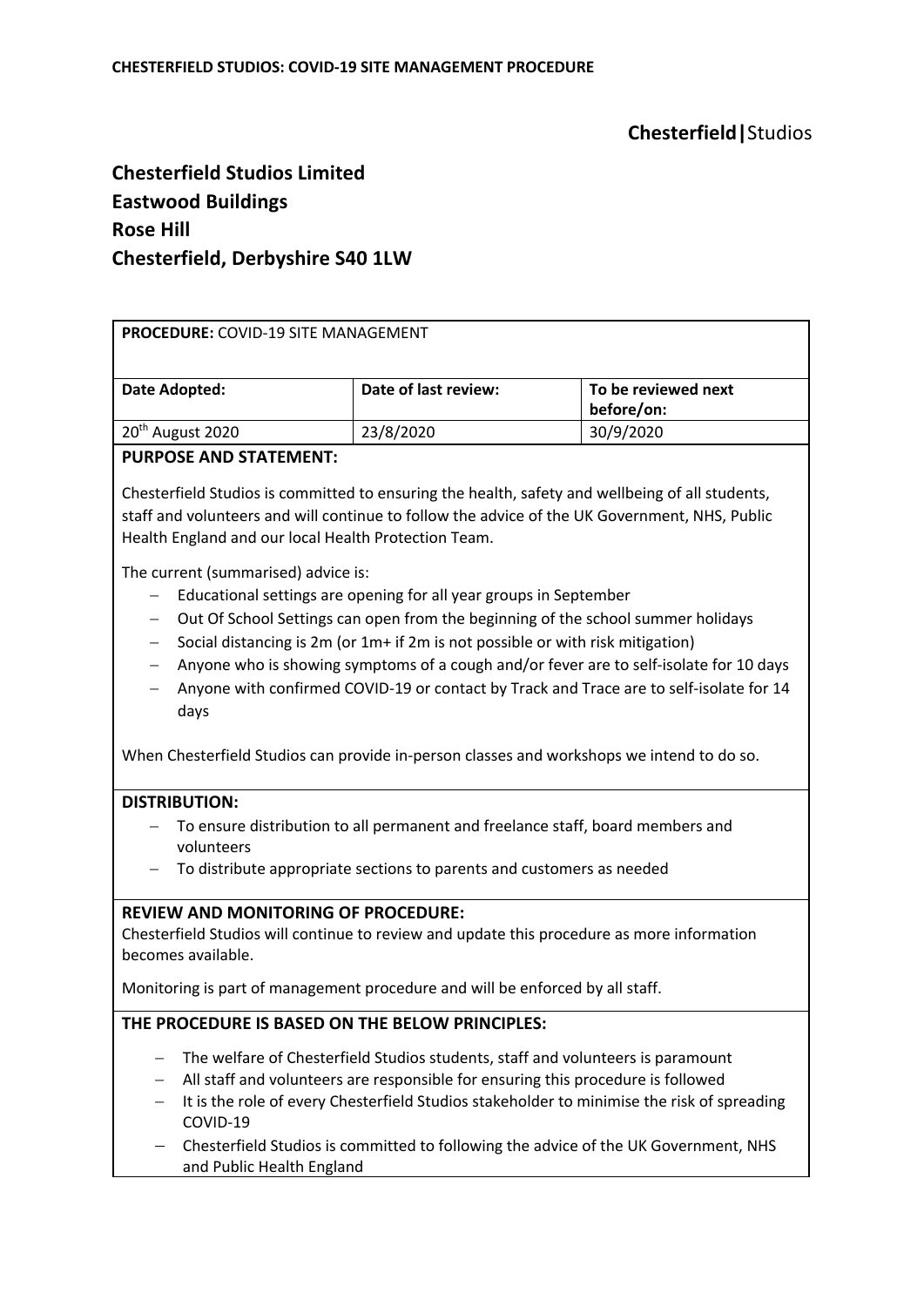## **SITE MANAGEMENT:**

Max Teacher: Student Ratio = 1:15

#### **All current social distancing measures will be implemented throughout this procedure.**

Groups of no more than 15 students will be supervised by 1 or 2 teachers. For the purposes of child-friendly and age appropriateness Chesterfield Studios will call these groups "bubbles". There is to be no cross-contamination between bubbles as students will not mix and spaces will be cleaned between each group's use.

To attend classes, parents must agree to abide by the Health Self-Declaration notice at the entrance, to confirm no one in the household has any symptoms or has been told to self-isolate. All staff, students and approved visitors will be subject to a temperature test. Results of 37.8ºC and above will mean non-admittance. Children may supply their own PPE equipment, but it is not the responsibility of teachers to ensure it is used or worn correctly. It is not to be worn during physical activity.

No parents will be allowed on site, they must drop off and collect at separate entry/egress points, to be allocated in writing before the course begins. Staggered drop-off and collection times to ensure no over-crowding, and 2m markers will be laid out to ensure any queuing results in social distancing.

Upon arrival, all students are to immediately wash their hands or apply hand sanitiser and have their temperature taken through our infra-red thermometer. Student's should arrive in uniform and bring suitable dance shoes in a clearly named bag. Students are encouraged to arrive in private cars, or by walking or cycling.

Any child with a fever must be immediately isolated and collected by their parents.

Students will be then taken to the space used for their classes where they will have been allocated a space to use throughout their session.

Students will also bring their bags in to this space, be allowed to change shoes so that we can conduct lessons and activities. If sessions are longer than 45 minutes in length, there will be a staggered break to wash hands. Increased handwashing is encouraged particularly before and after eating or using equipment.

Breaks, moving to different spaces and the use of corridors and bathrooms will be closely monitored to ensure social distancing is always upheld. This will be through staggered breaks, toilet supervision and a one-way corridor system.

Any student/teacher or family member who is tested positive for COVID-19 up to two weeks post event dates must immediately inform Chesterfield Studios management. The bubble that is affected will immediately be notified including students/parents/teachers. Should this occur while classes are running, the bubble affected will be shut down, and spaces deep cleaned immediately follow government guidance "COVID-19: cleaning in non-healthcare settings".

If a student is incapable of following new rules within the studio Chesterfield Studios, as mentioned in our student behaviour policy, has the right to remove the student from classes. This will be on a case-by-case basis and no refund will be offered.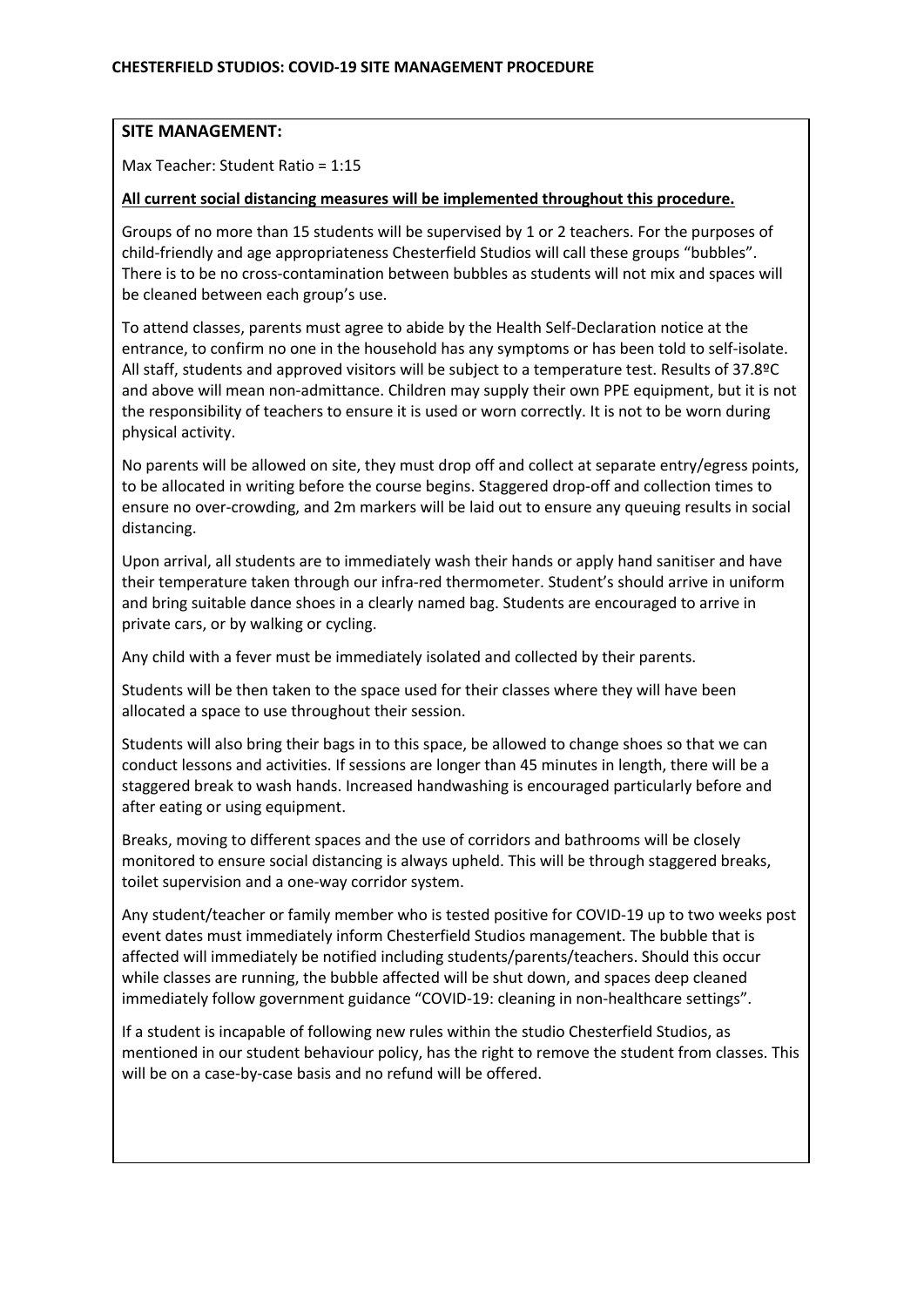## **MANAGEMENT**

Site Managers must ensure they have disinfectant spray/wipes before every session. Site Managers must also ensure that they have the full PPE equipment provided by Chesterfield Studios to be able to administer first aid.

All site management staff must immediately wash their hands for the prescribed 20 second period upon arrival at site and then check cleaning records for each space are up to date. Any space that fails to meet standards will need to be deep cleaned, and all equipment sanitised before usage. They must also check their own temperature and comply by the Health Self-Declaration notice.

Site Managers then must use disinfectant spray/wipes to clean any high contact points, including (but not limited to):

- Door Handles
- Sinks, Taps and hand dryers
- Bannisters
- Equipment used in class

Site managers must also check the quantity of soap and paper towels in bathrooms and contact premises if supplies are low.

Site managers must ensure the prominent display of hygiene posters ("catch it, kill it, bin it" and hand washing diagrams) and use low-contact electrical tape to mark sections in spaces to be used including in bathrooms.

Upon teacher arrival at site, site managers must ensure all teachers wash their hands and are temperature checked (which is recorded). Teachers must also be briefed daily and provide antibacterial spray/wipes and gloves if needed. They must also complete the staff health questionnaire.

Upon student arrival at site, site managers must ensure all parents comply with the Health Self-Declaration notice before allowing their child(ren) on to site. Attendees then must wash or sanitise their hands and be temperature checked.

Site managers must ensure teachers are regularly washing their hands, especially when handling Chesterfield Studios, venue and personal equipment.

During operation, any communal space for adults (i.e. the staff room) must be cleaned down between teachers. While it is the teacher's responsibility to conduct this cleaning, site managers must ensure it is conducted.

Site Managers must also wash their hands at regular intervals, no less than between each class or moving between student groups. This includes while moving between classes to supervise.

Site Managers must also wash their hands before and after eating.

Between each class site managers must again deep clean any space used and use disinfectant spray/wipes to clean any high contact points, including (but not limited to):

- Door Handles
- Sinks & Taps
- Bannisters
- Equipment used in class